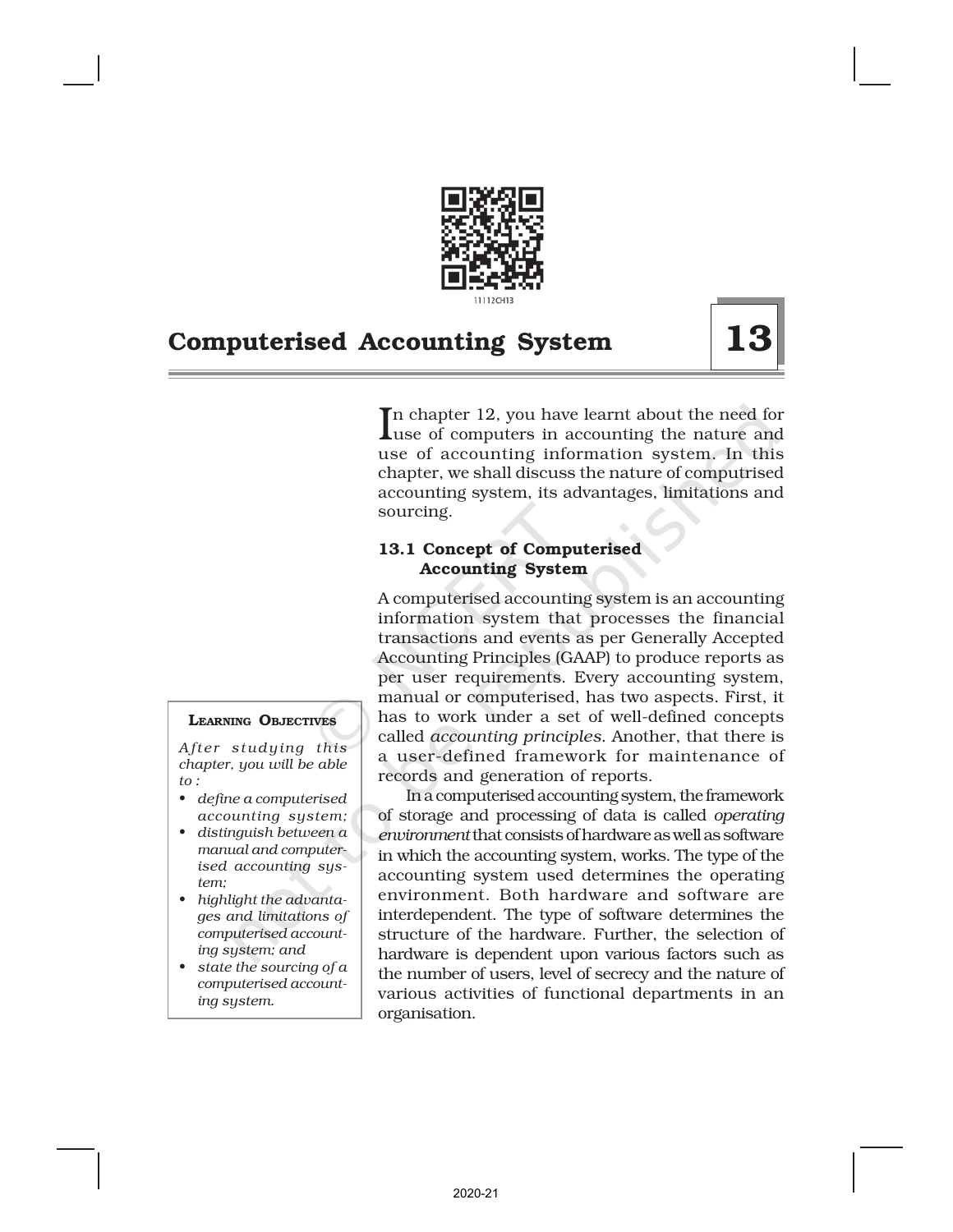Take the case of a club, for example, where the number of transactions and their variety is relatively small, a Personal Computer with standardised software may be sufficient. However, for a large business organisation with a number of geographically scattered factories and offices, more powerful computer systems supported by sophisticated networks are required to handle the voluminous data and the complex reporting requirements. In order to handle such requirements, multi-user operating systems such as UNIX, Linux, etc. are used.

Modern computerised accounting systems are based on the concept of *database*. A database is implemented using a database management system, which is define by a set of computer programmes (or software) that manage and organise data effectively and provide access to the stored data by the application programmes. The accounting database is well-organised with active interface that uses accounting application programs and reporting system. Every computerised accounting system has two basic requirements;

- *• Accounting Framework* : It consists a set of principles, coding and grouping structure of accounting.
- *• Operating Procedure* : It is a well-defined operating procedure blended suitably with the operating environment of the organisation.

The use of computers in any database oriented application has four basic requirements as mentioned below ;

- *• Front-end Interface* : It is an interactive link or a dialog between the user and database-oriented software through which the user communicates to the back-end database. For example, a transaction relating to purchase of goods may be dealt with the accounting system through a purchase voucher, which appears on the computer's monitor of data entry operator and when entered into the system is stored in the database. The same data may be queried through reporting system say purchase analysis software programme.
- *• Back-end Database* : It is the data storage system that is hidden from the user and responds to the requirement of the user to the extent the user is authorised to access.
- *• Data Processing* : It is a sequence of actions that are taken to transform the data into decision useful information.
- *• Reporting System*: It is an integrated set of objects that constitute the report.

The computerised accounting is also one of the database-oriented applications wherein the transaction data is stored in well-organised database. The user operates on such database using the required and desired interface and also takes the desired reports by suitable transformations of stored data into information. Therefore, the fundamentals of computerised accounting embrace all the basic requirements of any database-oriented application in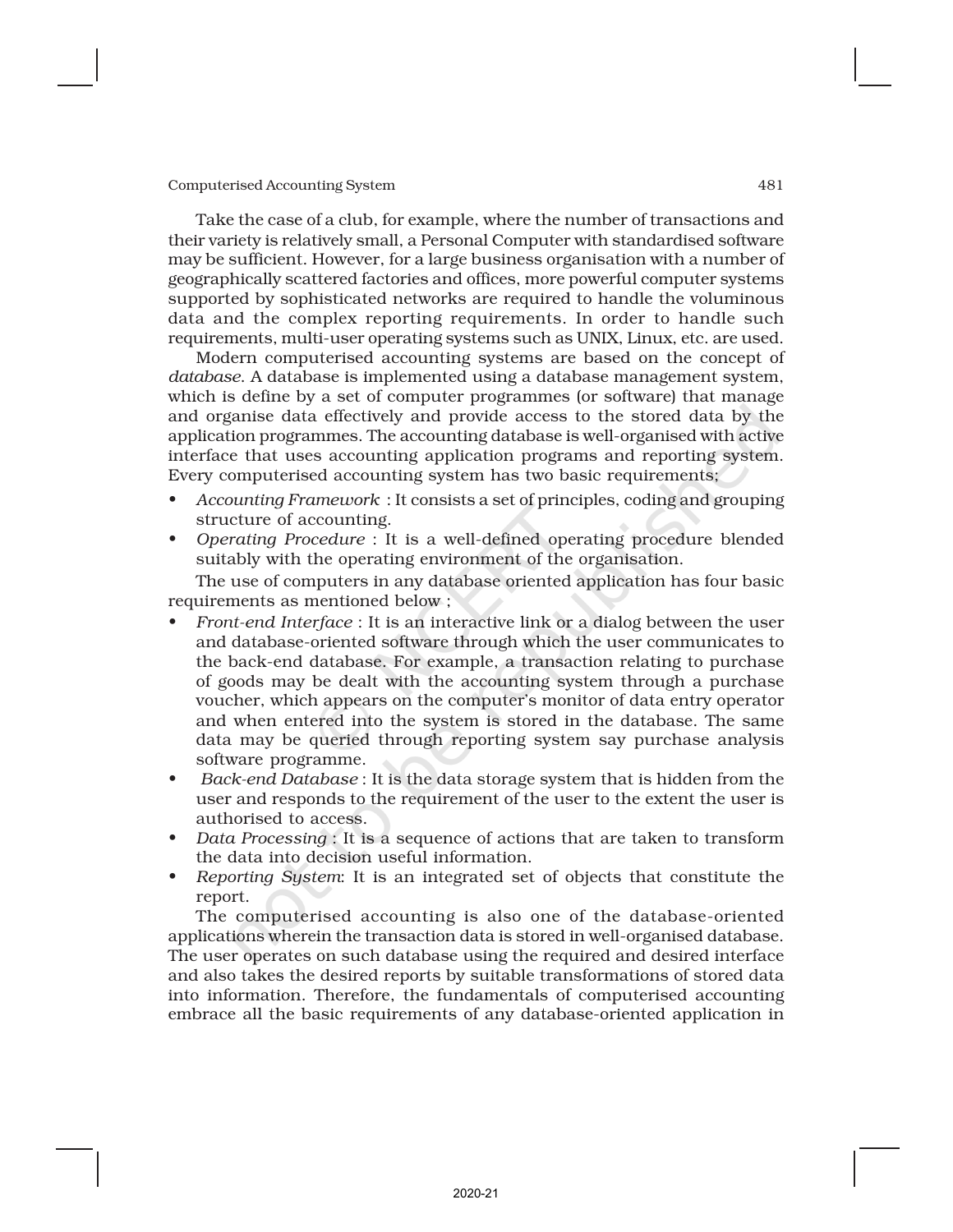computers. Accordingly, the computerised accounting system has the above four additional requirements.

#### 13.2 Comparison between Manual and Computerised Accounting

Accounting, by definition, is the process of identifying, recording, classifying and summarising financial transactions to produce the financial reports for their ultimate analysis. Let us understand these activities in the context of manual and computerised accounting system.

- *Identifying* : The identification of transactions, based on application of accounting principles is, common to both manual and computerised accounting system.
- *Recording* : The recording of financial transactions, in manual accounting system is through books of original entries while the data content of such transactions is stored in a well-designed accounting database in computerised accounting system.
- *Classification* : In a manual accounting system, transactions recorded in the books of original entry are further classified by posting into ledger accounts. This results in transaction data duplicity. In computerised accounting, no such data duplication is made to cause classification of transactions. In order to produce ledger accounts, the stored transaction data is processed to appear as classified so that the same is presented in the form of a report. Different forms of the same transaction data are made available for being presented in various reports.
- *Summarising* : The transactions are summarised to produce trial balance in manual accounting system by ascertaining the balances of various accounts. As a result, preparation of ledger accounts becomes a prerequisite for preparing the trial balance. However, in computerised accounting, the originally stored transactions data are processed to churn out the list of balances of various accounts to be finally shown in the trial balance report. The generation of ledger accounts is not a necessary condition for producing trial balance in a computerised accounting system.
- *Adjusting Entries* : In a manual accounting system, these entries are made to adhere to the principle of cost matching revenue. These entries are recorded to match the expenses of the accounting period with the revenues generated by them. Some other adjusting entries may be made as part of errors and rectification. However, in computerised accounting, Journal vouchers are prepared and stored to follow the principle of cost matching revenue, but there is nothing like passing adjusting entries for errors and rectification, except for rectifying an error of principle by having recorded a wrong voucher such as using payment voucher for a receipt transaction.
- *Financial Statements* : In a manual system of accounting, the preparation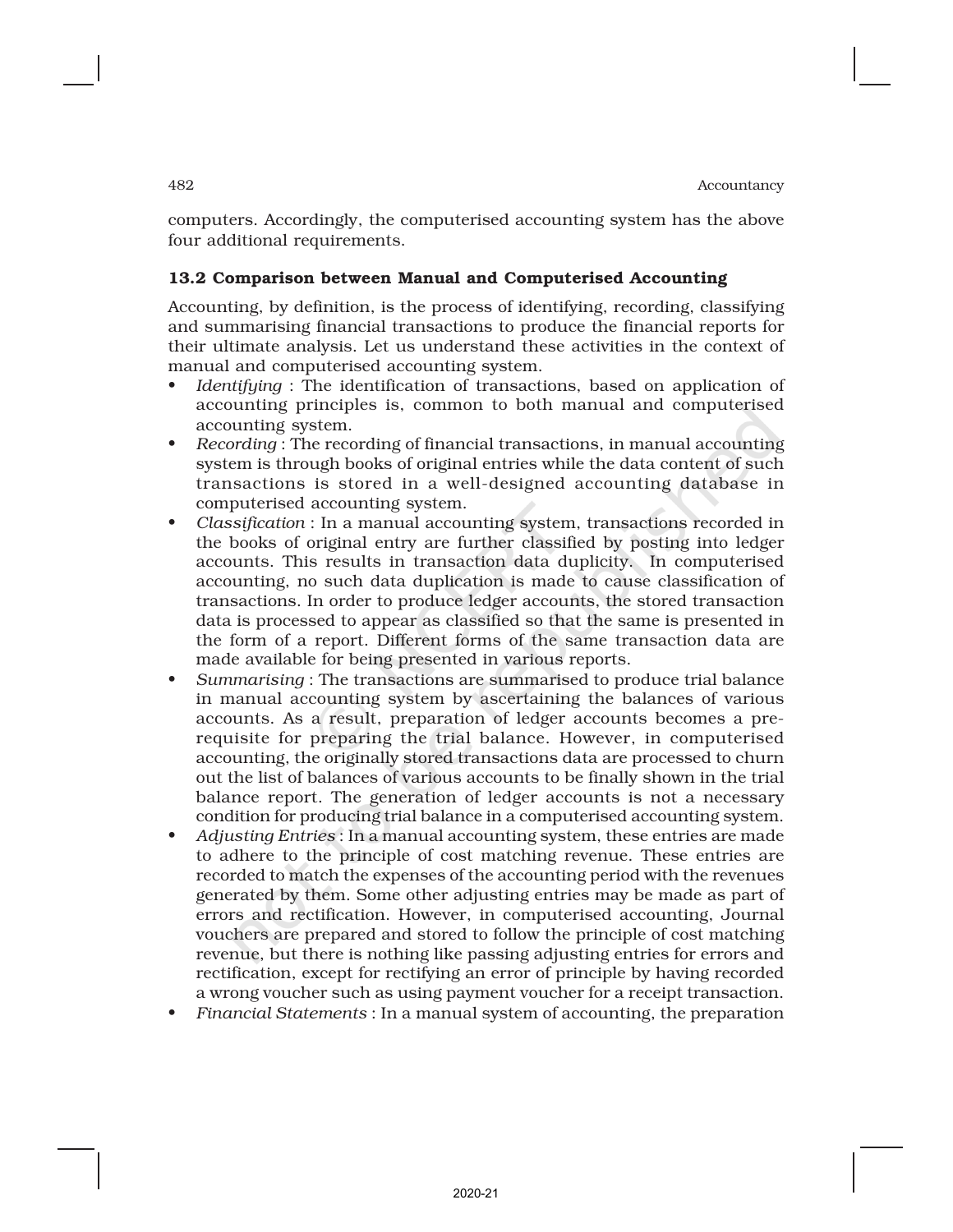of financial statements pre-supposes the availability of trial balance. However, in computerised accounting, there is no such requirement. The generation of financial statements is independent of producing the trial balance because such statements can be prepared by direct processing of originally stored transaction data.

• *Closing the Books* : After the preparation of financial reports, the accountants make preparations for the next accounting period. This is achieved by posting of closing and reversing journal entries. In computerised accounting, there is year-end processing to create and store opening balances of accounts in database.

It may be observed that conceptually, the accounting process is identical regardless of the technology used.

### 13.3 Advantages of Computerised Accounting System

Computerised accounting offers several advantages vis-a-vis manual accounting, these are summarised as follows ;

- *Speed* : Accounting data is processed faster by using a computerised accounting system than it is achieved through manual efforts. This is because computers require far less time than human beings in performing a task.
- *Accuracy* : The possibility of error is eliminated in a computerised accounting system because the primary accounting data is entered once for all the subsequent usage and processes in preparing the accounting reports. Normally, accounting errors in a manual accounting system occur because of repeated posting of same set of original data by several times while preparing different types of accounting reports.
- *Reliability* : The computer system is well-adapted to performing repetitive operations. They are immune to tiredness, boredom or fatigue. As a result, computers are highly reliable compared to human beings. Since computerised accounting system relies heavily on computers, they are relatively more reliable than manual accounting systems.
- *Up-to-Date Information* : The accounting records, in a computerised accounting system are updated automatically as and when accounting data is entered and stored. Therefore, latest information pertaining to accounts get reflected when accounting reports are produced and printed.

For example, when accounting data pertaining to a transaction regarding cash purchase of goods is entered and stored, the cash account, purchase account and also the financial statements (trading and profit and loss account) reflect the impact immediately.

• *Real Time User Interface* : Most of the automated accounting systems are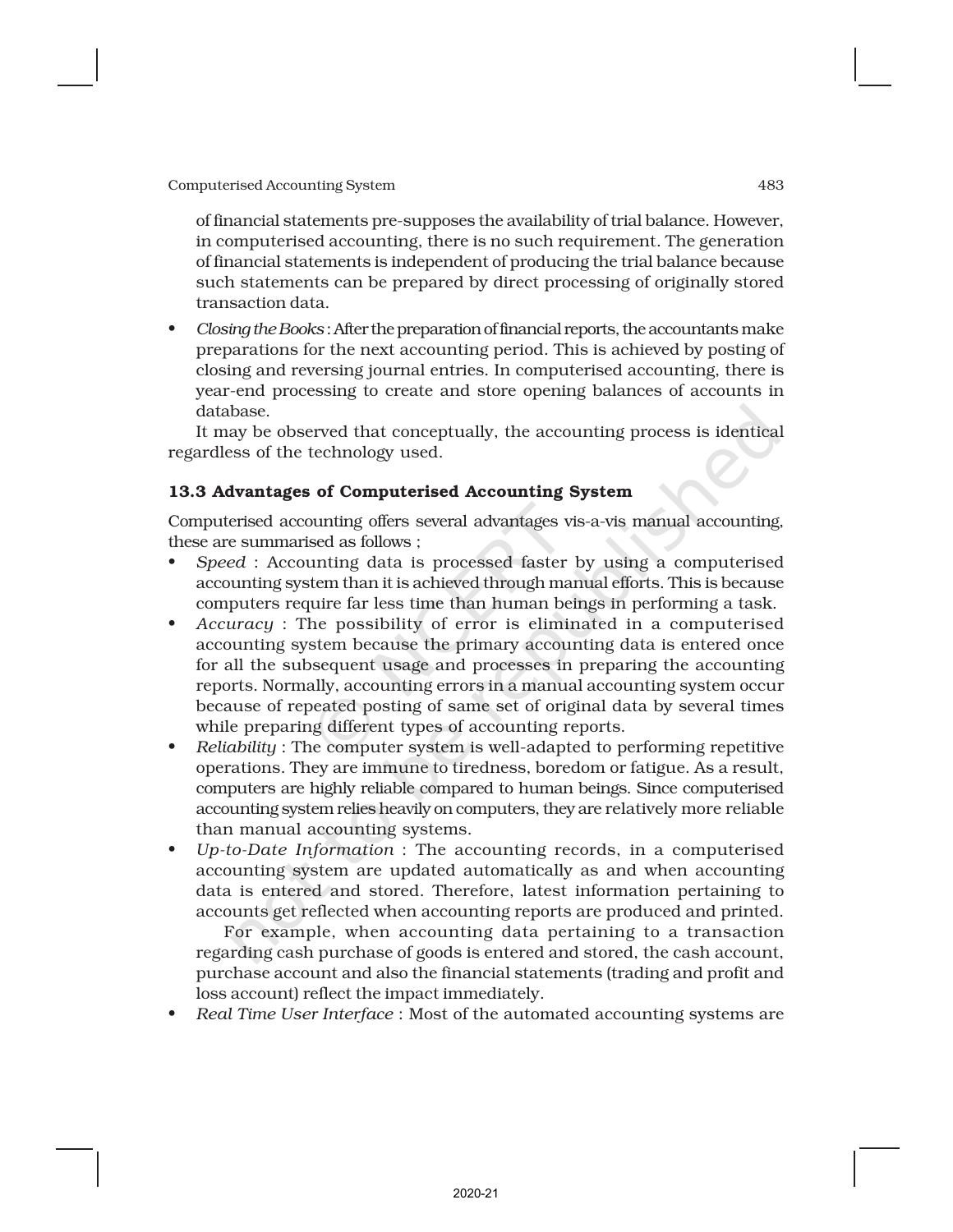inter-linked through a network of computers. This facilitates the availability of information to various users at the same time on a real time basis (that is spontaneously).

- *Automated Document Production* : Most of the computerised accounting systems have standardised, user defined format of accounting reports that are generated automatically. The accounting reports such as Cash book, Trial balance, Statement of accounts are obtained just by click of a mouse in a computerised accounting environment.
- *Scalability* : In a computerised accounting system, the requirement of additional manpower is confined to data entry operators for storing additional vouchers. The additional cost of processing additional transactions is almost negligible. As a result the computerised accounting systems are highly scalable.
- *Legibility* : The data displayed on computer monitor is legible. This is because the characters (alphabets, numerals, etc.) are type written using standard fonts. This helps in avoiding errors caused by untidy written figures in a manual accounting system.
- *Efficiency* : The computer based accounting systems ensure better use of resources and time. This brings about efficiency in generating decisions, useful informations and reports.
- *Quality Reports* : The inbuilt checks and untouchable features of data handling facilitate hygienic and true accounting reports that are highly objective and can be relied upon.
- *MIS Reports* : The computerised accounting system facilitates the real time production of management information reports, which will help management to monitor and control the business effectively. Debtors' analysis would indicate the possibilities of defaults (or bad debts) and also concentration of debt and its impact on the balance sheet. For example, if the company has a policy of restricting the credit sales by a fixed amount to a given party, the information is available on the computer system immediately when every voucher is entered through the data entry form. However, it takes time when it comes to a manual accounting system. Besides, the results may not be accurate.
- *Storage and Retrieval* : The computerised accounting system allows the users to store data in a manner that does not require a large amount of physical space. This is because the accounting data is stored in hard-disks, CD-ROMs, floppies that occupy a fraction of physical space compared to books of accounts in the form of ledger, journal and other accounting registers. Besides, the system permits fast and accurate retrieval of data and information.
- *Motivation and Employees Interest* : The computer system requires a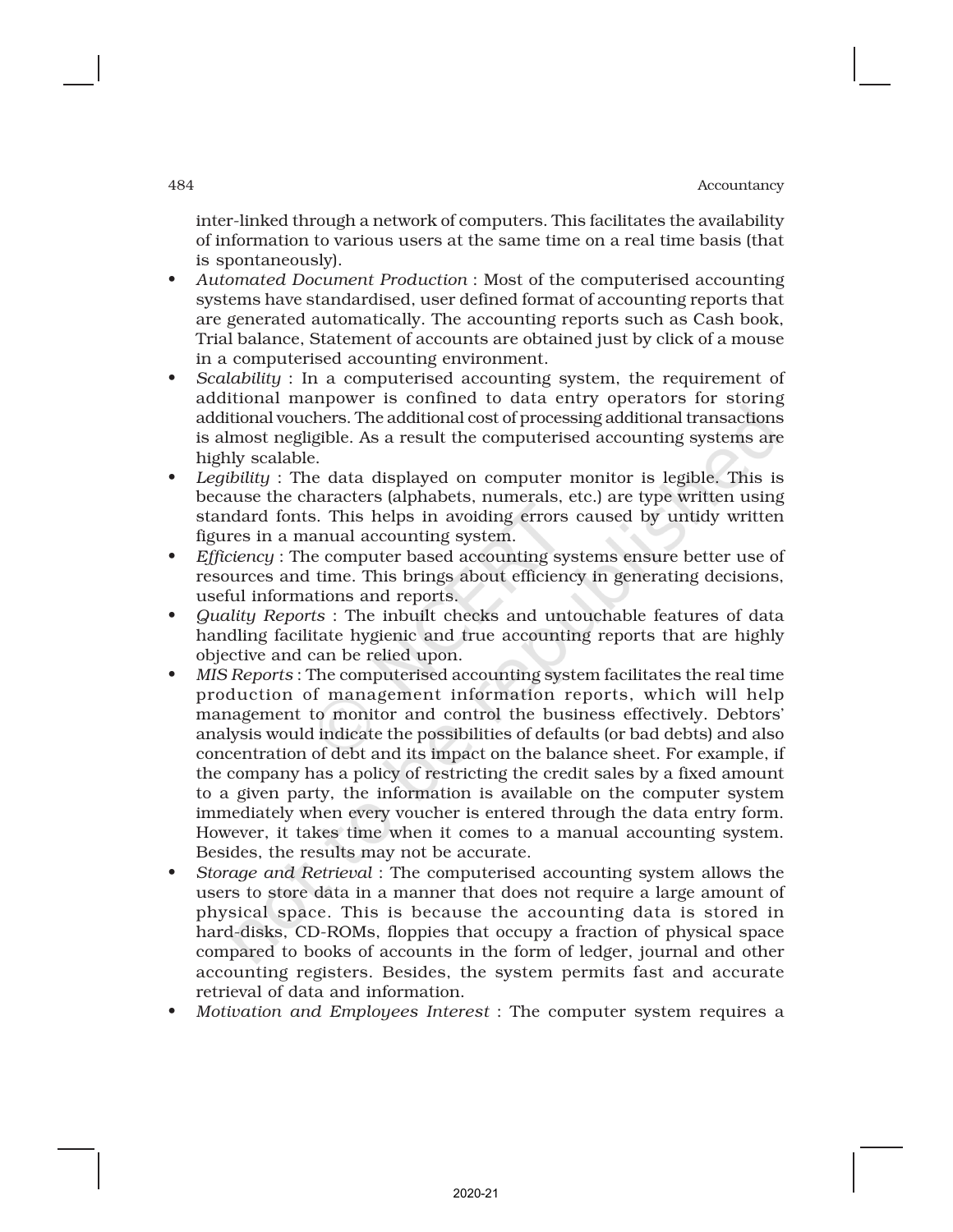specialised training of staff, which makes them feel more valued. This motivates them to develop interest in the job. However, it may also cause resistance when we switch over from a manual system to a computer system.

#### Test Your Understanding - I

- 1. The framework of storage and processing of data is called as ........
- 2. Database is implemented using ........
- 3. A sequence of actions taken to transform the data into decision useful information is called.......
- 4. An appropriate accounting software for a small business organisation having only one user and single office location would be ........

## 13.4 Limitations of Computerised Accounting System

The main limitations emerge out of the environment in which the computerised accounting system is made to operate. These limitations are as given below ;

- *• Cost of Training* : The sophisticated computerised accounting packages generally require specialised staff personnel. As a result, a huge training costs are incurred to understand the use of hardware and software on a continuous basis because newer types of hardware and software are acquired to ensure efficient and effective use of computerised accounting systems.
- *Staff Opposition* : Whenever the accounting system is computerised, there is a significant degree of resistance from the existing accounting staff, partly because of the fear that they shall be made redundant and largely because of the perception that they shall be less important to the organisation.
- *• Disruption* : The accounting processes suffer a significant loss of work time when an organisation switches over to the computerised accounting system. This is due to changes in the working environment that requires accounting staff to adapt to new systems and procedures.
- *• System Failure* : The danger of the system crashing due to hardware failures and the subsequent loss of work is a serious limitation of computerised accounting system. However, providing for back-up arrangements can obviate this limitation. Software damage and failure may occur due to attacks by viruses. This is of particular relevance to accounting systems that extensively use Internet facility for their online operations. No fullproof solutions are available as of now to tackle the menace of attacks on software by viruses.
- *Inability to Check Unanticipated Errors* : Since the computers lack capability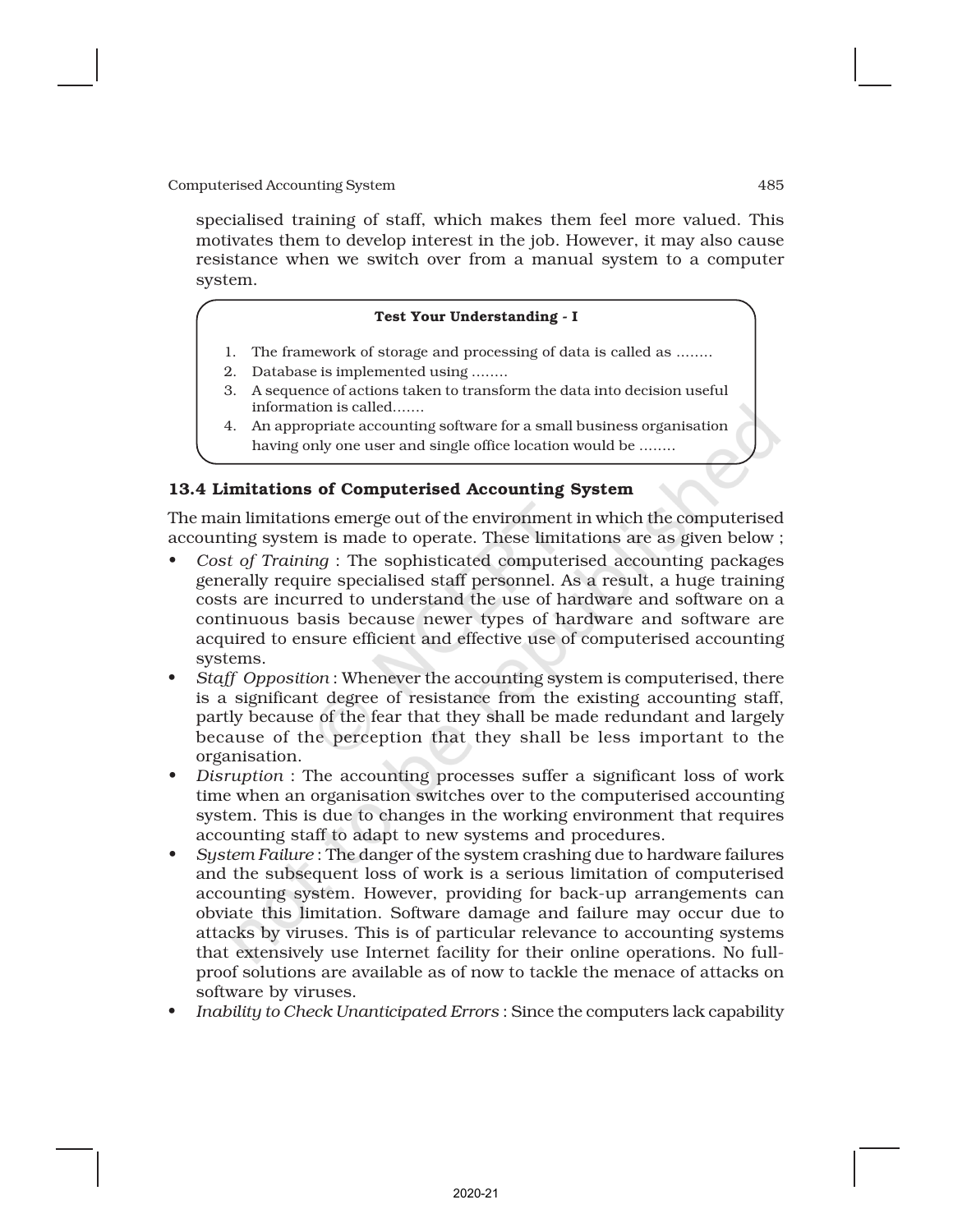to judge, they cannot detect unanticipated errors as human beings commit. This is because the software to detect and check errors is a set of programmes for known and anticipated errors.

- *• Breaches of Security* : Computer related crimes are difficult to detect as any alteration of data may go unnoticed. The alteration of records in a manual accounting system is easily detected by first sight. Fraud and embezzlement are usually committed on a computerised accounting system by alteration of data or programmes. Hacking of passwords or user rights may change the accounting records. This is achieved by tapping telecommunications lines, wire-tapping or decoding of programmes. Also, the people responsible for tampering of data cannot be located which in a manual system is relatively easier to detect.
- *Ill-effects on Health* : The extensive use of computers systems may lead to development of various health problems: bad backs, eyestrain, muscular pains, etc. This affects adversely the working efficiency of accounting staff on one hand and increased medical expenditure on such staff on the other.

#### Do It Yourself

Visit a commercial organisation where the accounting is performed manually. Observe the various accounting activities. Now list the advantages, which would have accrued, had the accounting being performed through computers.

#### 13.5 Sourcing of Accounting Software

Accounting software is an integral part of the computerised accounting system. An important factor to be considered before acquiring accounting software is the accounting expertise of people responsible in organisation for accounting work. People, not computers, are responsible for accounting. The need for accounting software arises in two situations : (a) when the computerised accounting system is implemented to replace the manual system or (b) when the current computerised system needs to be replaced with a new one in view of changing needs.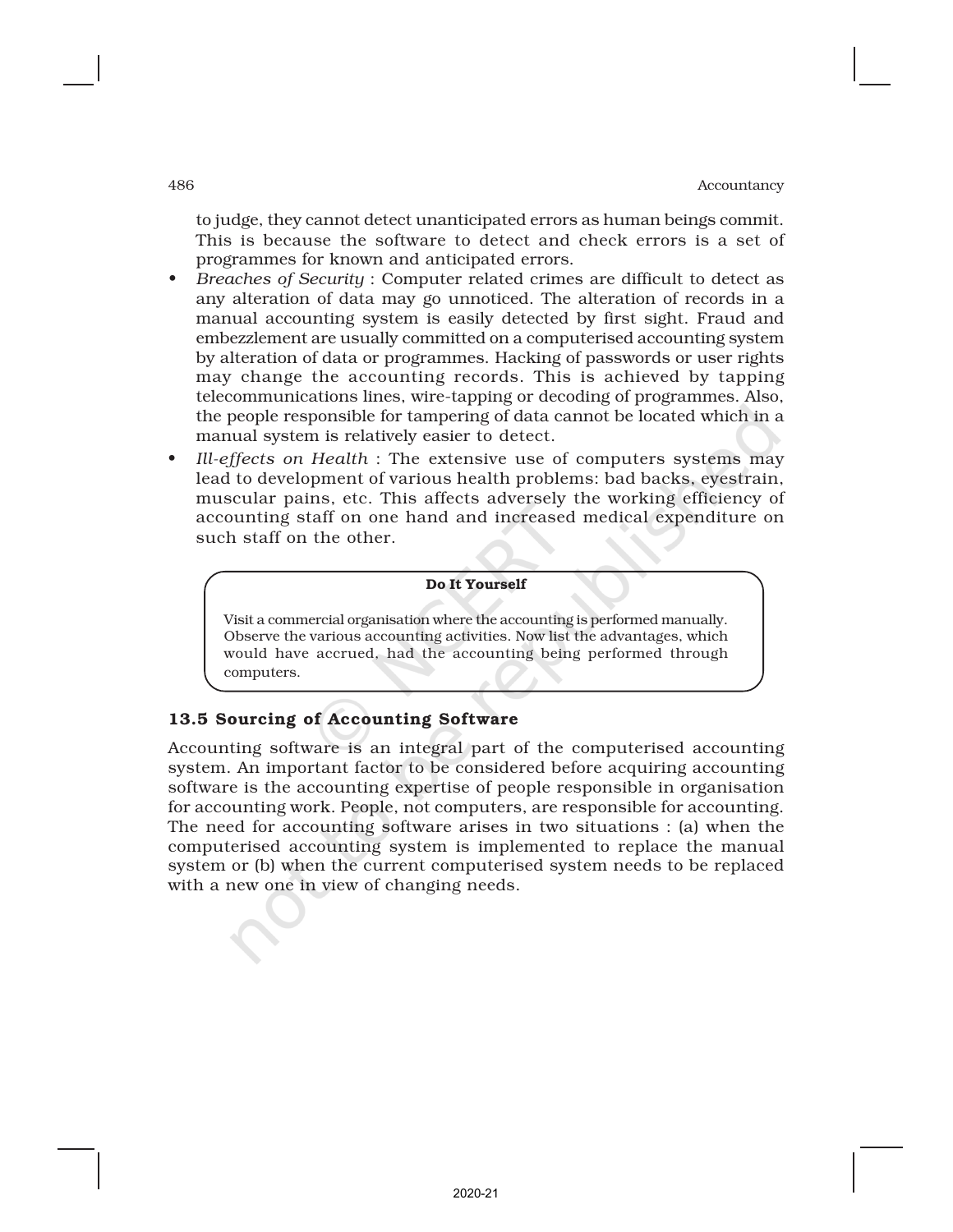#### Box 1 Accounting Software

Variety of accounting software is available in the market. The most popular software used in India are Tally and Ex. The basic features of all accounting software are same on a global basis. The legal reporting requirements in a given country and the business needs affect the software contents. The other popular softwares are Sage, Wings 2000, Best Books, Cash Manager, and Ace Pays, etc.

## *13.5.1 Accounting Packages*

Every Computerised Accounting System is implemented to perform the accounting activity (recording and storing of accounting data) and generate reports as per the requirements of the user. From this perspective.

The accounting packages are classified into the following categories :

- (a) Ready to use
- (b) Customised
- (c) Tailored

Each of these categories offers distinctive features. However, the choice of the accounting software would depend upon the suitability to the organisation especially in terms of accounting needs.

#### *13.5.2 Ready-to-Use*

Ready-to-Use accounting software is suited to organisations running small/ conventional business where the frequency or volume of accounting transactions is very low. This is because the cost of installation is generally low and number of users is limited. Ready-to-use software is relatively easier to learn and people (accountant) adaptability is very high. This also implies that level of secrecy is relatively low and the software is prone to data frauds. The training needs are simple and sometimes the vendor (supplier of software) offers the training on the software free. However, these software offer little scope of linking to other information systems.

#### *13.5.3 Customised*

Accounting software may be customised to meet the special requirement of the user. Standardised accounting software available in the market may not suit or fulfil the user requirements. For example, standardised accounting software may contain the sales voucher and inventory status as separate options. However, when the user requires that inventory status to be updated immediately upon entry of sales voucher and report be printed, the software needs to be customised.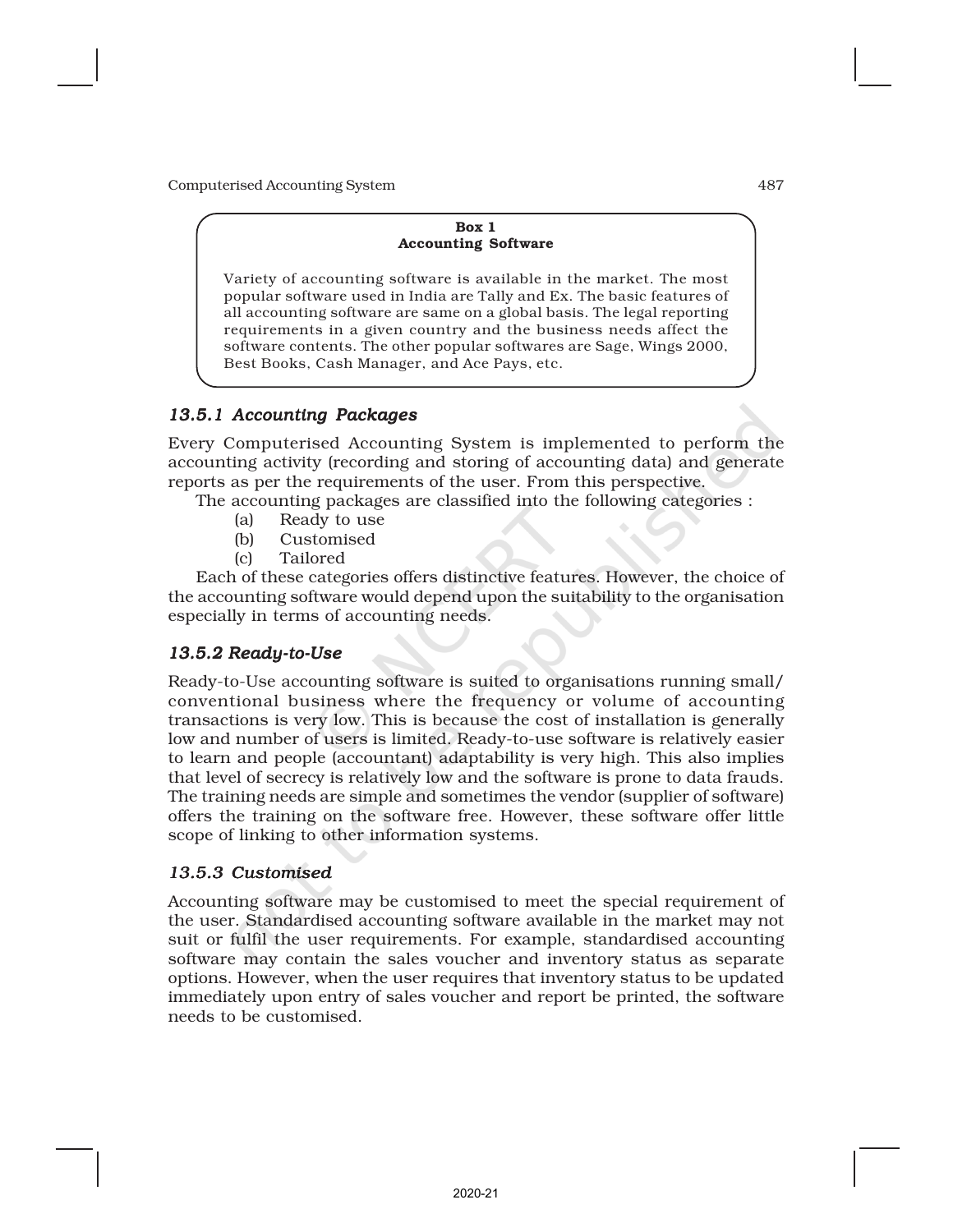#### 488 Accountancy

Customised software is suited for large and medium businesses and can be linked to the other information systems. The cost of installation and maintenance is relatively high because the high cost is to be paid to the vendor for customisation. The customisation includes modification and addition to the software contents, provision for the specified number of users and their authentication, etc. Secrecy of data and software can be better maintained in customised software. Since the need to train the software users is important, the training costs are therefore high.

## *13.5.4 Tailored*

The accounting software is generally tailored in large business organisations with multi users and geographically scattered locations. These software requires specialised training to the users. The tailored software is designed to meet the specific requirements of the users and form an important part of the organisational MIS. The secrecy and authenticity checks are robust in such softwares and they offer high flexibility in terms of number of users.

To summarise, the following table represents the comparison between the various categories of accounting software :

| <b>Basis</b>                                            | Ready to use                    | Customised                | Tailored                   |
|---------------------------------------------------------|---------------------------------|---------------------------|----------------------------|
| Nature of business                                      | Small, conventional<br>business | Large, medium<br>business | Large, typical<br>business |
| Cost of installation and<br>maintenance                 | Low                             | Relatively high           | High                       |
| <b>Expected Level of secrecy</b><br>(Software and Data) | Low                             | Relatively high           | Relatively high            |
| Number of users and<br>their interface                  | Limited                         | As per<br>specifications  | Unlimited                  |
| Linkage to other<br>information system                  | Restricted                      | yes                       | <b>Yes</b>                 |
| Adaptability                                            | High                            | Relatively high           | Specific                   |
| Training<br>requirements                                | Low                             | Medium                    | High                       |

#### 13.6 Generic Considerations before Sourcing an Accounting Software

The following factors are usually taken in considerations before sourcing an accounting software.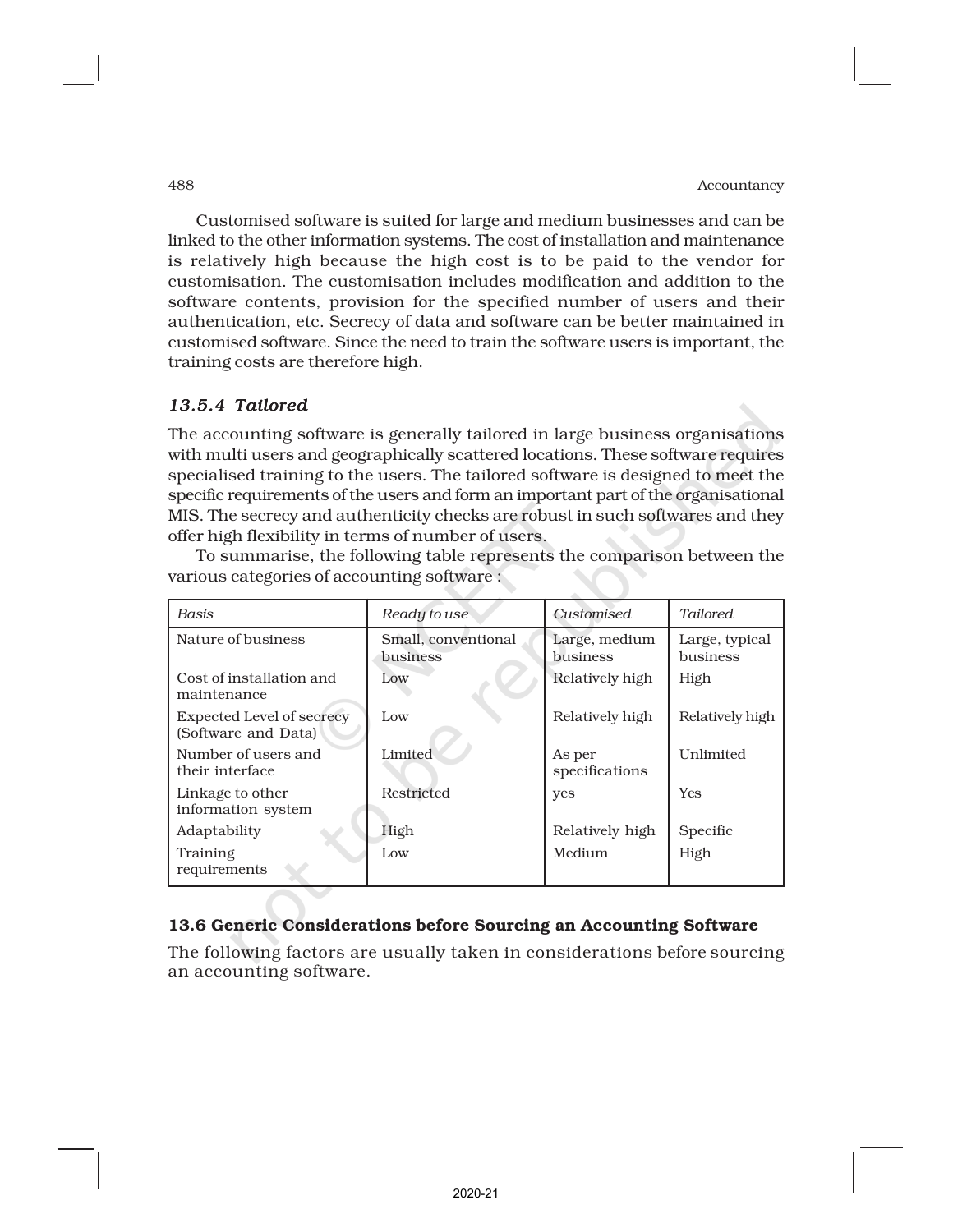### *13.6.1 Flexibility*

An important consideration before sourcing an accounting software is flexibility, viz. data entry and the availability and design of various reports expected from it. Also, it should offer some flexibility between the users of the software, the switch over between the accountants (users), operating systems and the hardware. The user should be able to run the software on variety of platforms and machines, e.g. Windows 98/2000, Linux, etc.

## *13.6.2 Cost of Installation and Maintenance*

The choice of the software obviously requires consideration of organisation ability to afford the hardware and software. A simple guideline to take such a decision is the cost benefit analysis of the available options and the financing opportunities available to the firm. Some times, certain software which appears cheap to buy, involve heavy maintenance and alteration costs, e.g. cost of addition of modules, training of staff, updating of versions, data failure/restoring costs. Conversely, the accounting software which appear initially expensive to buyers, may require least maintenance and free upgrading and negligible alteration costs.

## *13.6.3 Size of Organisation*

The size of organisation and the volume of business transactions do affect the software choices. Small organisations, e.g. in non-profit organisations, where the number of accounting transactions is not so large, may opt for a simple, single user operated software. While, a large organisation may require sophisticated software to meet the multi-user requirements, geographically scattered and connected through complex networks.

## *13.6.4 Ease of Adaptation and Training needs*

Some accounting software is user friendly requiring a simple training to the users. However, some other complex software packages linked to other information systems require intensive training on a continuous basis. The software must be capable of attracting users and, if its requires simple training, should be able to motivate its potential users.

## *13.6.5 Utilities/MIS Reports*

The MIS reports and the degree to which they are used in the organisation also determine the acquisition of software. For example, software that requires simply producing the final accounts or cash flow/ratio analysis may be readyto-use software. However, the software, which is expected to produce cost records needs to be customised as per user requirements.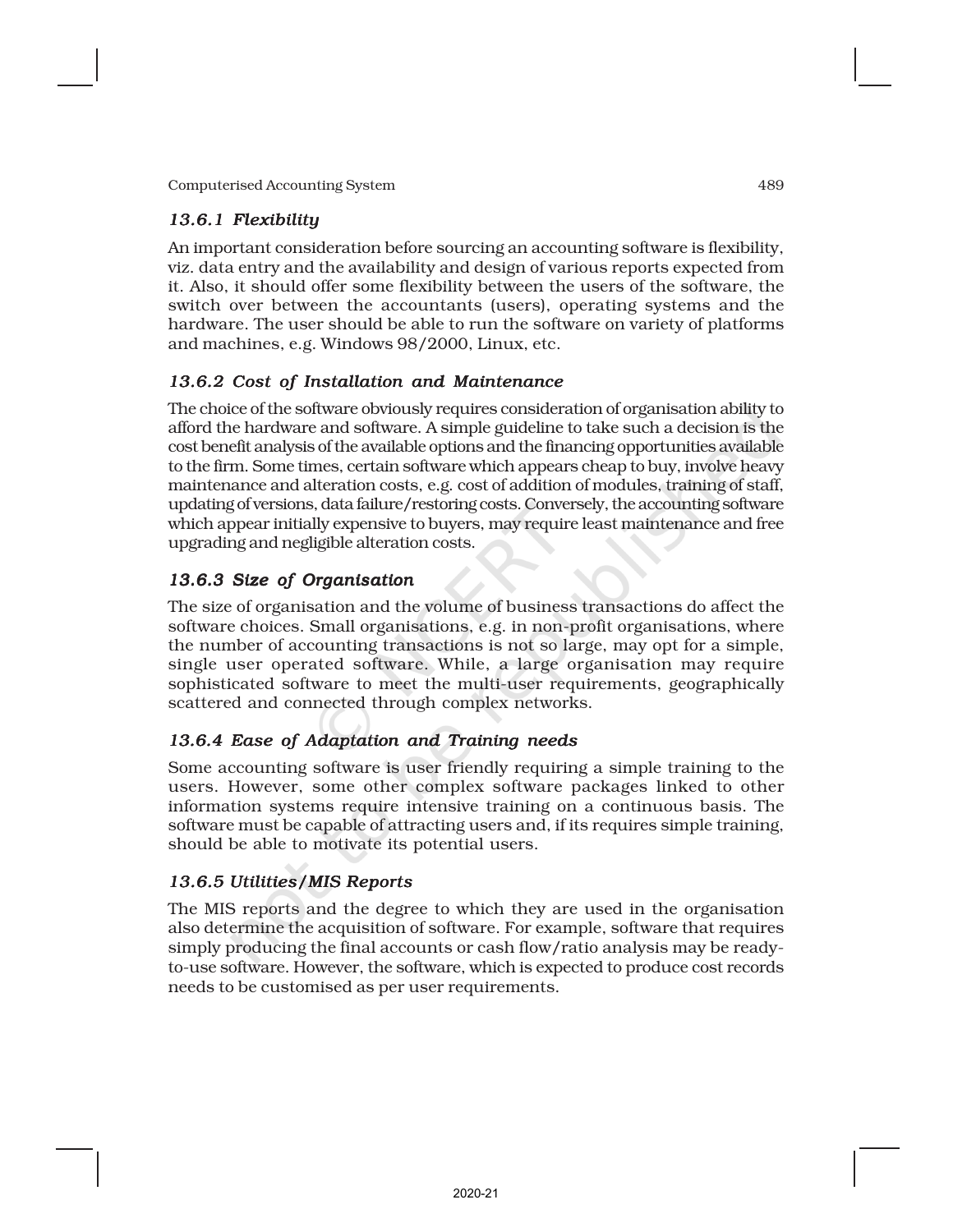490 Accountancy

## *13.6.6 Expected Level of Secrecy (Software and Data)*

Another consideration before buying accounting software is the security features, which prevent unauthorised personnel from accessing and/or manipulating data in the accounting system. In tailored software for large businesses, the user rights may be restricted to purchase vouchers for the purchase department, sales vouchers to the billing accountants and petty cash module access with the cashier. The operating system also matters. Unix environment allows multi-users compared to Windows. In Unix, the user cannot make the computer system functional unless the user clicks with a password, which is not a restriction in Windows.

## *13.6.7 Exporting/Importing Data Facility*

The transfer of database to other systems or software is sometimes expected from the accounting software. Organisations may need to transfer information directly from the ledger into spreadsheet software such as Lotus or Excel for more flexible reporting. The software should allow the hygienic, untouched data transfer.

Accounting software may be required to be linked to MIS software in the organisation. In some ready to use accounting softwares, the exporting, importing facility is available but is limited to MS Office modules only, e.g. MS Word, MS Excel, etc. However, tailored softwares are designed in manner that they can interact and share information with the various sub components of the organisational MIS.

## *13.6.8 Vendors Reputation and Capability*

Another important consideration is the reputation and capability of about the vendor. This depends upon how long has he been the vendor is in business of software development, whether there are other users of the software and extent of the availability of support mechanisms outside the premises of the vendor.

#### *Key Terms Introduced in the Chapter*

- Computerised Accounting System Mannual Accounting System
- Generally Accepted Accounting Principles Operating Environment
- 
- 
- 
- Accounting Software Accounting Packages